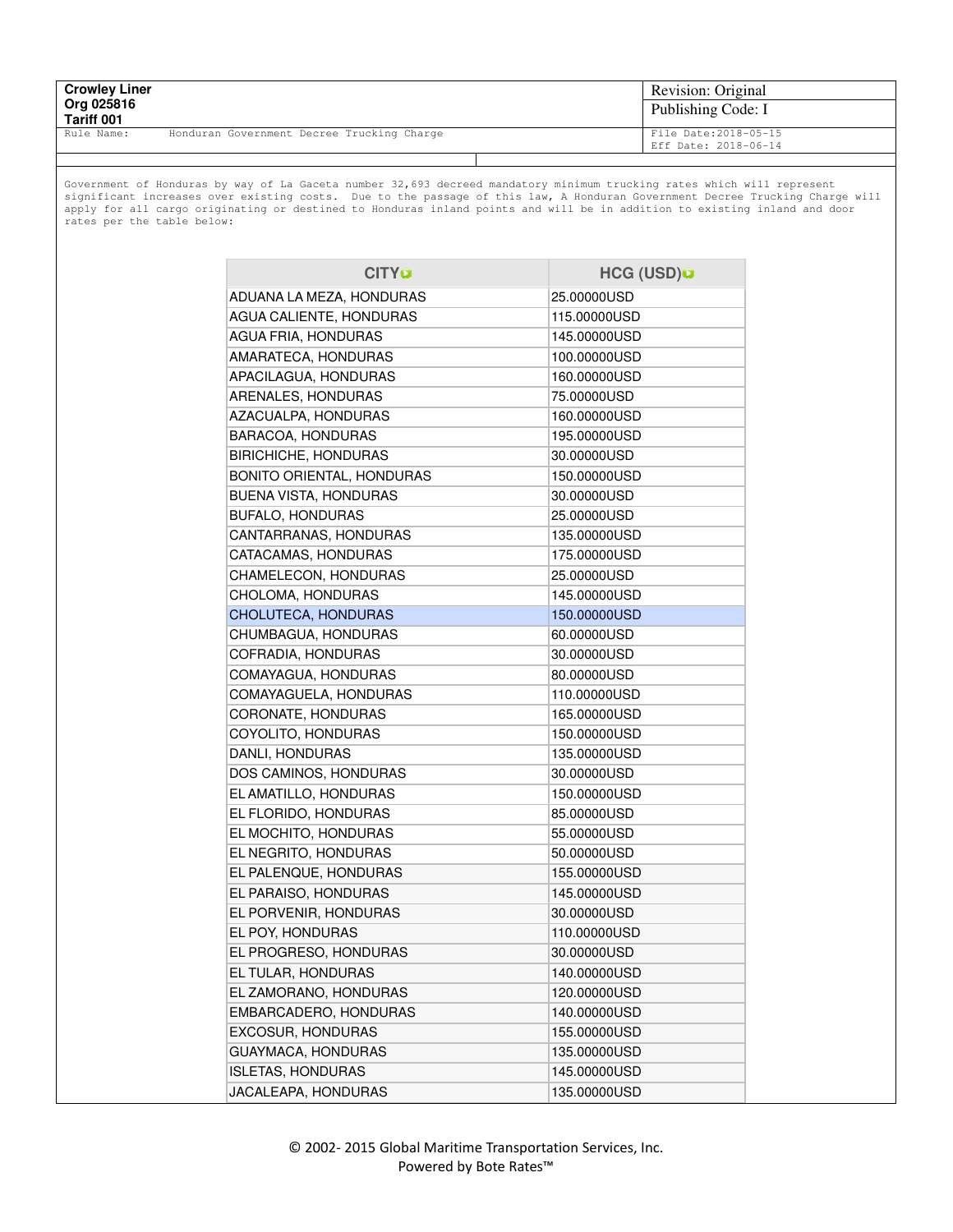| JAMASTRAN, HONDURAS             | 150.00000USD |
|---------------------------------|--------------|
| JICARO GALAN, HONDURAS          | 135.00000USD |
| JUTICALPA, HONDURAS             | 155.00000USD |
| LA CEIBA, HONDURAS              | 85.00000USD  |
| LA ENTRADA, HONDURAS            | 60.00000USD  |
| LA ESPERANZA, HONDURAS          | 95.00000USD  |
| LA FLECHA, HONDURAS             | 45.00000USD  |
| LA JOYITA EL ZAMORANO, HONDURAS | 115.00000USD |
| LA LIMA, HONDURAS               | 25.00000USD  |
| LA MASICA, HONDURAS             | 70.00000USD  |
| LA PAZ, HONDURAS                | 125.00000USD |
| LA SABANA, HONDURAS             | 30.00000USD  |
| LAS HORMIGAS, HONDURAS          | 165.00000USD |
| LAS MANOS, HONDURAS             | 160.00000USD |
| LAS VEGAS, HONDURAS             | 105.00000USD |
| LAVADEROS, HONDURAS             | 155.00000USD |
| LEPAGUARE, HONDURAS             | 0.00000USD   |
| MONTELIBANO, HONDURAS           | 160.00000USD |
| MORAZAN, HONDURAS               | 55.00000USD  |
| NACAOME, HONDURAS               | 135.00000USD |
| NACO, HONDURAS                  | 35.00000USD  |
| OJO DE AGUA, HONDURAS           | 120.00000USD |
| OLANCHITO, HONDURAS             | 130.00000USD |
| ORICA, HONDURAS                 | 145.00000USD |
| OROCUINA, HONDURAS              | 170.00000USD |
| PALMEROLA, HONDURAS             | 75.00000USD  |
| PAPALON, HONDURAS               | 145.00000USD |
| PIMIENTA, HONDURAS              | 30.00000USD  |
| POTRERILLOS, HONDURAS           | 35.00000USD  |
| PUERTO CASTILLA, HONDURAS       | 150.00000USD |
| PUERTO HENECAN, HONDURAS        | 140.00000USD |
| QUIMISTAN, HONDURAS             | 40.00000USD  |
| RIO BLANQUITO, HONDURAS         | 175.00000USD |
| RIO LINDO, HONDURAS             | 40.00000USD  |
| RIO NANCE, HONDURAS             | 160.00000USD |
| SABANAGRANDE, HONDURAS          | 120.00000USD |
| SAN BERNARDO, HONDURAS          | 165.00000USD |
| SAN LORENZO, HONDURAS           | 135.00000USD |
| SAN MANUEL, HONDURAS            | 30.00000USD  |
| SAN PEDRO SULA, HONDURAS        | 125.00000USD |
| SANTA BARBARA, HONDURAS         | 60.00000USD  |
| SANTA CRUZ DE YOJOA, HONDURAS   | 50.00000USD  |
| SANTA CRUZ, HONDURAS            | 155.00000USD |
| SANTA RITA, HONDURAS            | 40.00000USD  |
| SANTA ROSA DE COPAN, HONDURAS   | 75.00000USD  |
| SIGUATEPEQUE, HONDURAS          | 70.00000USD  |
| SONAGUERA, HONDURAS             | 115.00000USD |
| TALANGA, HONDURAS               | 125.00000USD |
| TEGUCIGALPA, HONDURAS           | 110.00000USD |
| TELA, HONDURAS                  | 55.00000USD  |
| TEUPASENTI, HONDURAS            | 145.00000USD |
| TOCOA, HONDURAS                 | 125.00000USD |
| TRUJILLO, HONDURAS              | 145.00000USD |